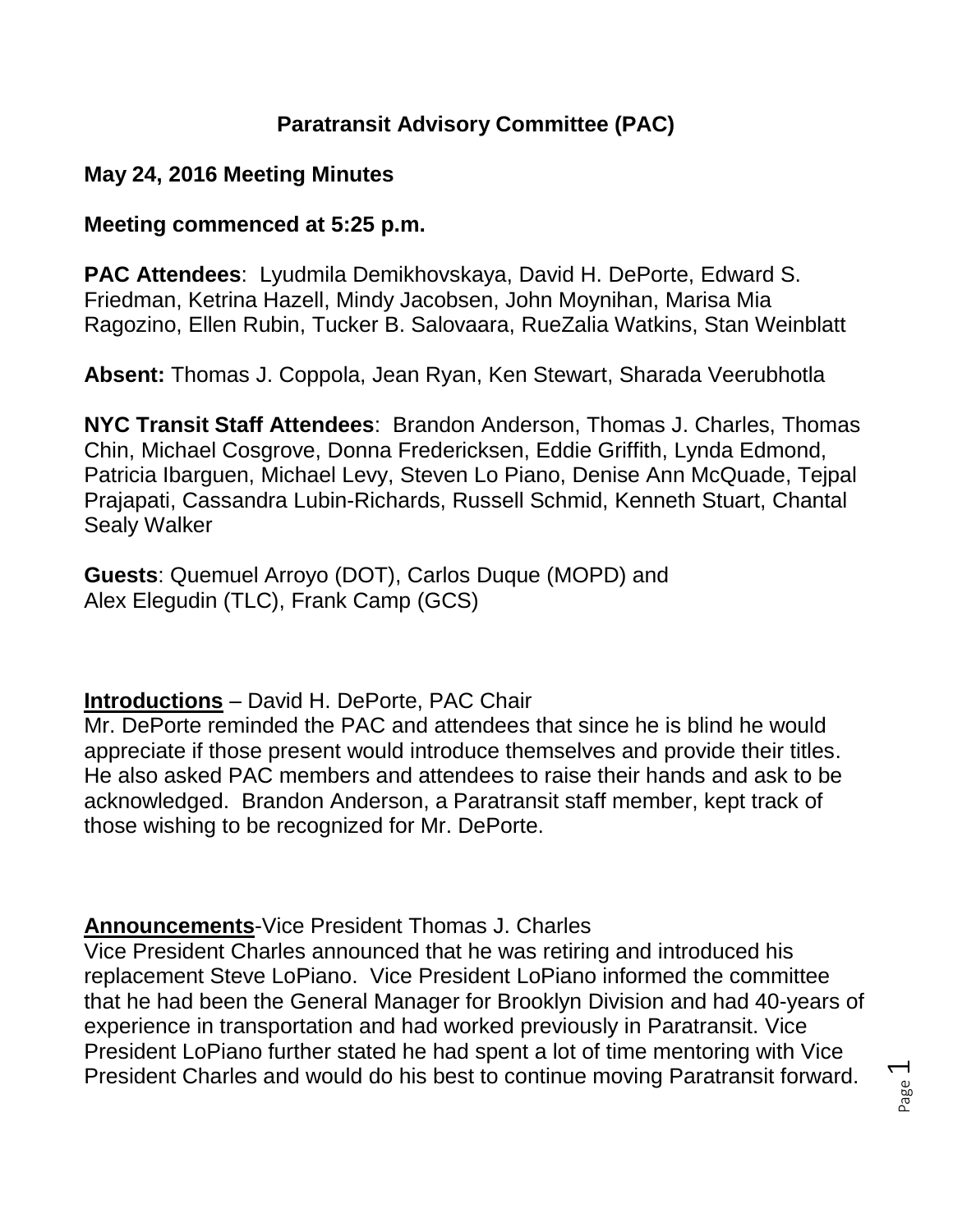PAC members expressed astonishment and sadness at his departure and thanks for his hard work and service improvements during his 10 years with Paratransit. Mr. DePorte reminded PAC members that they would be limited to one question or one comment at a time.

# **I. Approval of Minutes** – PAC Chair David H. DePorte

Mr. DePorte called for the approval of the March 15, 2016 minutes and asked if PAC members had any corrections or changes to the minutes. Hearing none, Ellen Rubin moved to approve minutes and Stan Weinblatt seconded the motion. PAC Liaison Denise Ann McQuade informed the new PAC members that they should abstain from voting since they were not present at the March 15 meeting. Minutes were approved unanimously with five abstentions: Edward S. Friedman, Ketrina Hazell, Marisa Mia Ragozino, Tucker B. Salovaara, RueZalia Watkins.

## **II. AAR Service Report** – Vice President Thomas J. Charles

- Vice President Charles said in view of the City Comptroller's Audit he would be referencing the Audit when reporting on the February, 2016 statistics compared to January 2016 statistics.
- The number of AAR registrants increased from 143,670 in January 2016 to 145,080 in February 2016, a 1.0% increase. However, the number of registrants increased 5.5% from 137,456 in February 2015 to 145,080 in February 2016.
- Trips completed increased from 480,278 in January 2016 to 504,463 in February 2016, a 5.0% increase. There was a 9.1% increase in February 2015 completed trips 462,191 compared to 504,463 completed trips in February 2016.
- Carrier no-shows in January 2016 were 782 and in February 2016 there were 756, a 3.3% decrease. Carrier no-shows in February 2015 were 1,314 compared to 756 no shows in February 2016, a 42.5% decrease.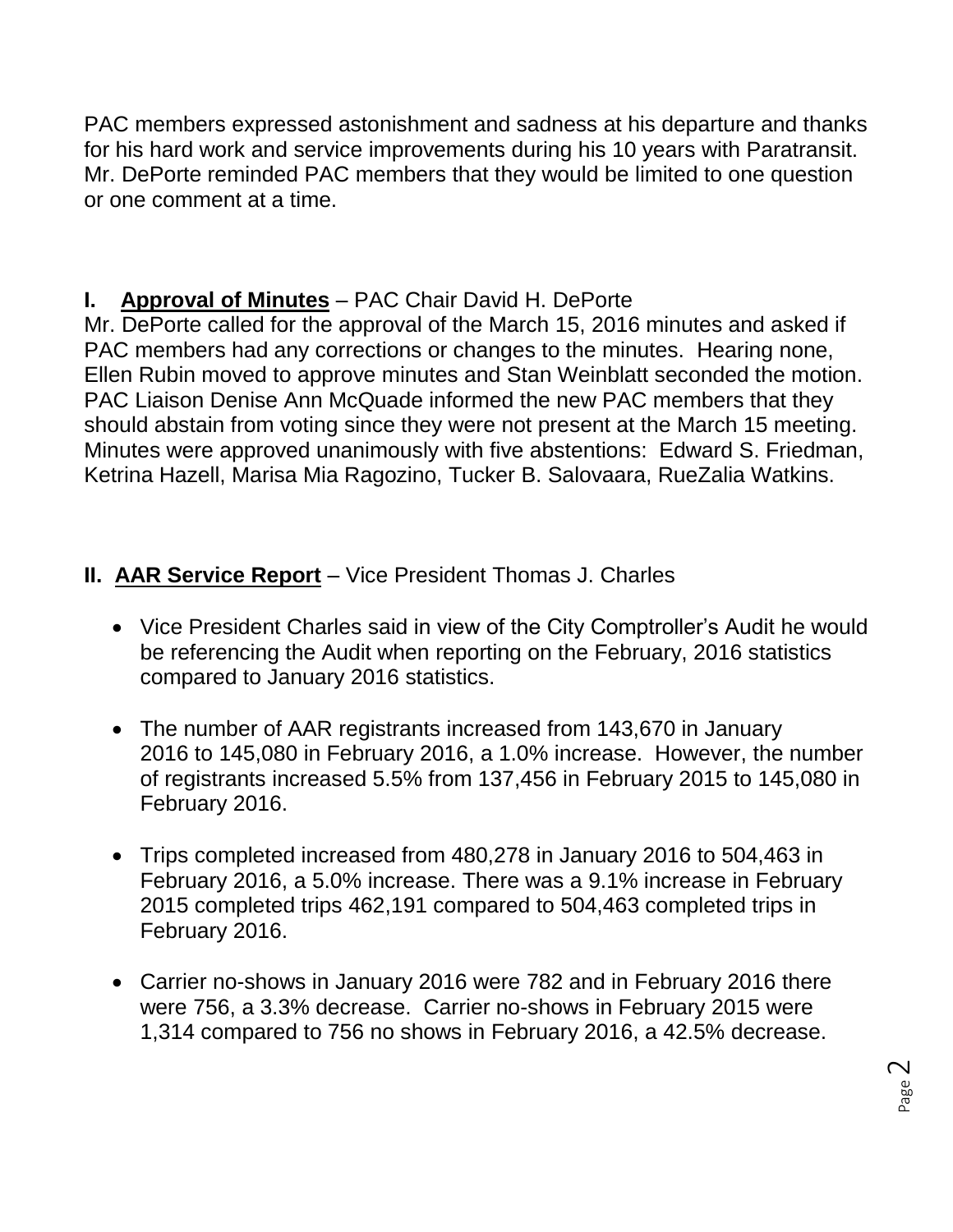- Total No-shows (carrier, customer and no-fault) in January 2016 were 11,558 and in February 2016 were 11,338, a 1.9% decrease. Total no shows in February 2015 were 12,659 compared with 11,338 in February 2016, a 10.4% decrease.
- On-time Performance (OTP) increased from 93.2% in January 2016 to 93.3% in February 2016, a 0.1% increase. There was a 3.5% increase in February 2015 OTP 89.8% compared to the February 2016 OTP of 93.3%.
- Appointments on-time increased from 86.0% in January 2016 to 88.0% in February 2016. The percentage of on-time appointments was 82.0% in February 2015 compared to 88.0% in February 2016.
- Average Reservation answering speed was 36 seconds in January 2016, 26 seconds in February 2016, and 50 seconds in February 15.
- Average Reservation talk time was 4 minutes 33 seconds in January 2016, 4 minutes 44 seconds in February 2016 and 4 minutes 28 seconds in February 2015.
- Average Travel Service answering speed was 12 seconds in January 2016, 16 seconds in February 2016 and 35 seconds in February 2015.
- Average Travel Services talk time was 2 minutes 21 seconds in January 2016 and 2 minutes 23 seconds in February 2016 and 2 minutes and 19 seconds in February 2015.
- Complaints were 2,144 in January 2016 and 2,416 in February 2016, a 12.7% increase. Comparing 2,598 complaints in February 2015 to 2,416 complaints in February 2016 there was a 7.0% decrease.
- There were 3.26 complaints per 1,000 boarding's in January 2016 and 3.48 complaints per 1,000 boarding's in February 2016, a 6.7% increase. Comparing 4.11 complaints per 1,000 boarding's in February 2015 and 3.48 complaints per 1,000 boarding's in February 2016, complaints decreased by 15.3%. The first quarter of 2016 monthly data indicates that complaints are trending downward.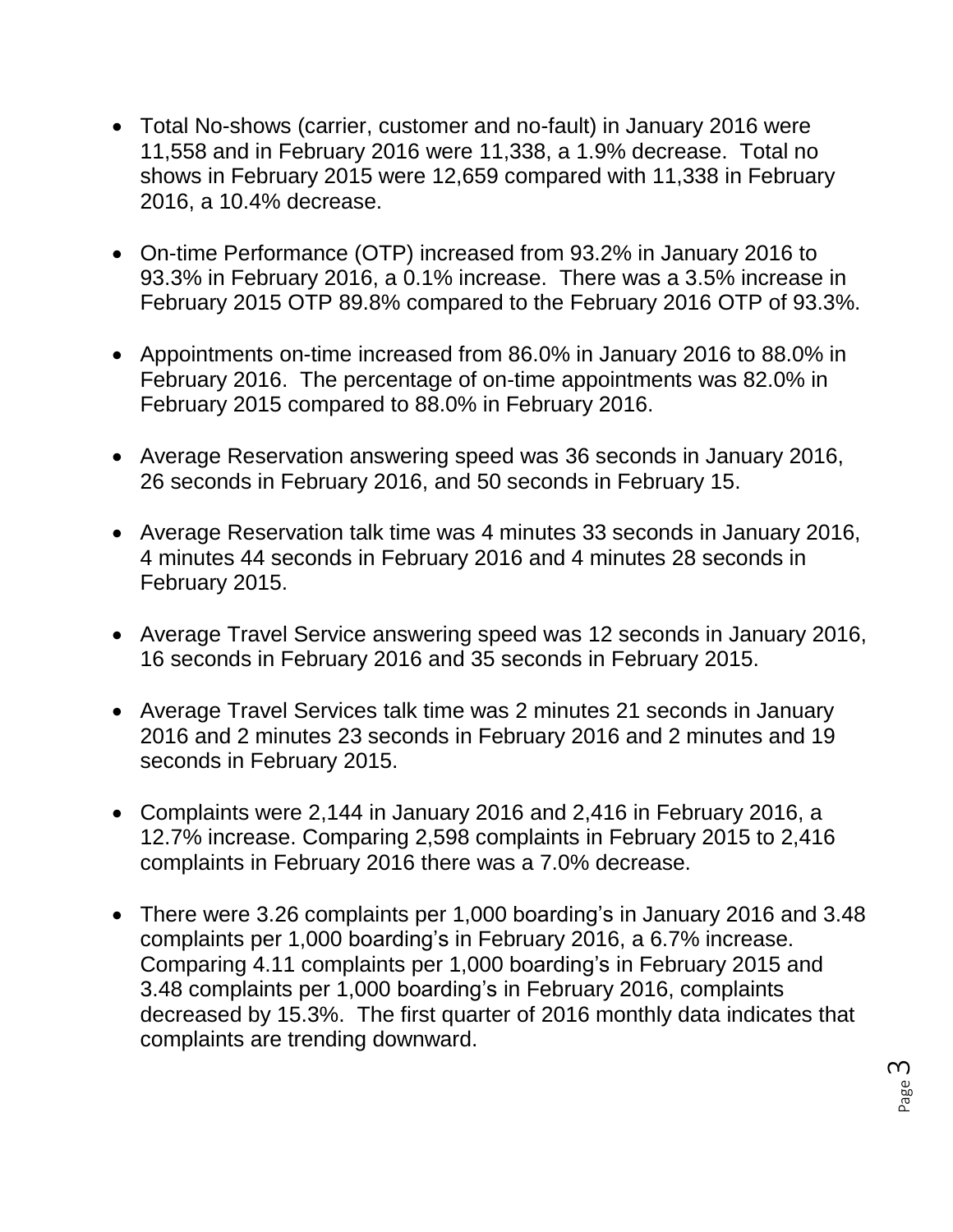- Commendations were 584 in January 2016 and 695 in February 2016, an increase of 19.0%. Commendations were 421 in February 2015 compared to 695 in February 2016, a 65.1% increase.
- Total boarding's were 657,980 in January 2016 and 694,394 in February, 2016 a 5.5%% increase. In February 2015, total boarding's were 631,880 compared to the total boarding's of 694,394 in February 2016, an increase of 9.9%. The increase in Boarding's includes registrants, PCAs and guests. PCAs boarding's have increased due to the aging of registrants who are in need of personal care services.
- AVLM has reduced the number of customer no-shows 40%.
- Our ability to track and have dispatchers make decisions about routes have reduced the number of trips with no-shows to 20%. A significant downward trend continues.
- The Comptroller alluded to possible manipulation by carriers. We have a paper trail and AVLM documenting our trips. There are areas that have skyscrapers and tunnels where AVLM does not work. Carriers reconcile from paper manifests when AVLM didn't have information. This provides a parallel system.
- Transportation companies are open to Transportation Network Company Apps. UBER in four years has taken significant share of trips in the city.
- Appointments on time are a very aggressive feature. We ask our customers to give appointments.
- Recently, we decreased our speed from 8 miles per hour to 4 miles per an hour.
- PAC had asked if the Mayor's lowering city speed program (Vision Zero) affected our trips. We responded that we didn't think it would but have found out that it did.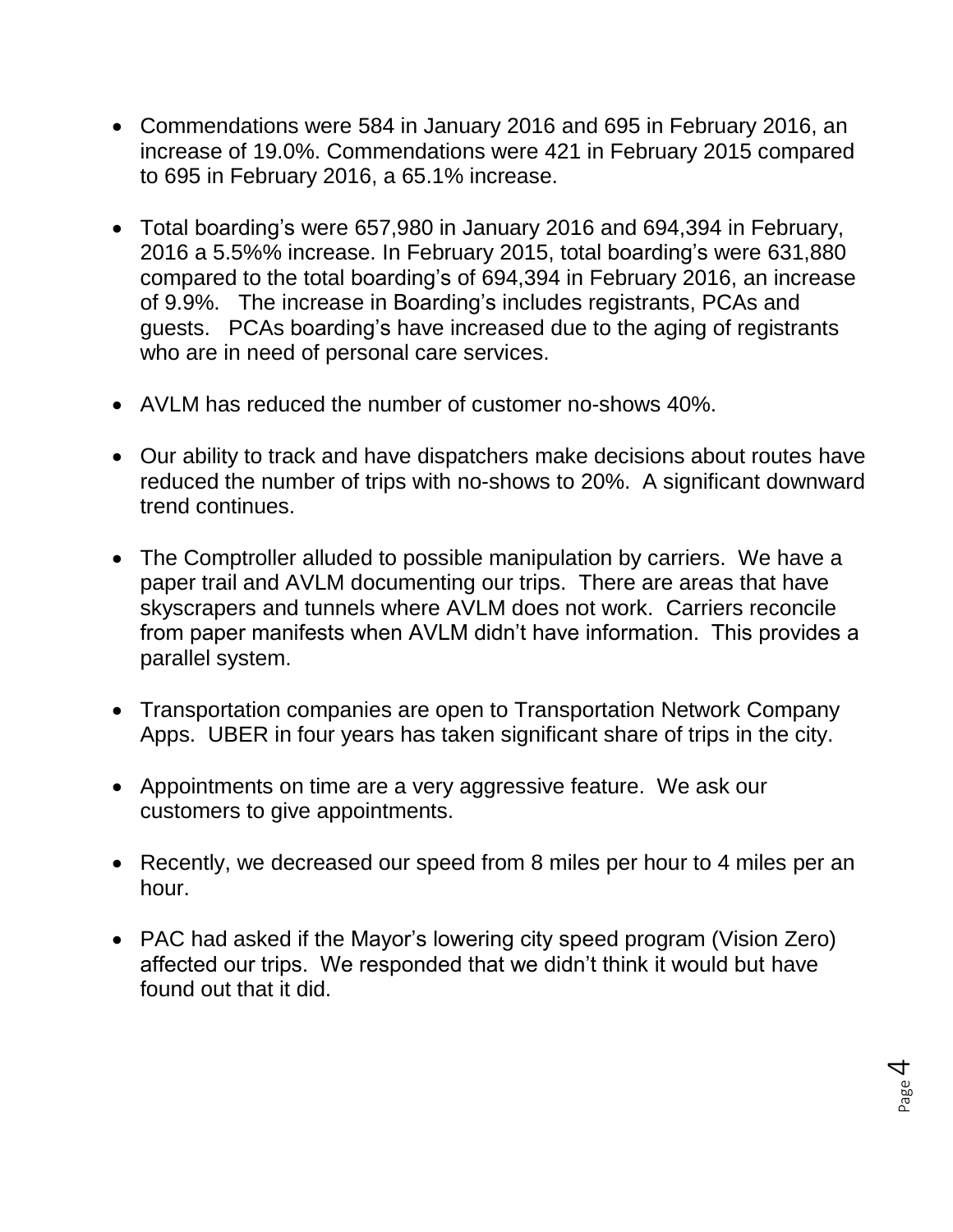### **PAC Comments**

Edward S. Friedman asked if we get a report if the driver is not at the pickup location. Vice President Charles responded, "Yes." There has to be an explanation (an outcome). He clarified that AVLM shows whether a vehicle was at a location. Ken Stuart, Customer Relations Officer, responded we do have an audit trail.

Mia Ragozino asked if the 30-minute window is included in the measurement. Thomas Charles responded yes.

Mr. DePorte asked if the Comptroller's Audit was public and Vice President Charles responded, "yes."

### **III. Paratransit Topic** – Vice President Thomas J. Charles

E-Hail Apps that will connect us to taxi. We are working with TLC. The contract for E-Hail will be awarded in 2017 and it will allow our customers to connect to Green or Yellow Taxis.

Broker cited in the Comptroller's Report. We asked Brokers to incorporate technology into their vehicles that allows tracking. Sixty percent of drivers have this technology but drivers are resistant to it. Vice President Charles said in his experience franchisees don't get full cooperation from their drivers. Throughout the country ADA advises that Transit properties work to encourage outreach to car services. It is a work in progress.

(PAC member, John Moynihan, called in and announced that he had been delayed at his doctor's office and apologized for being late.) Mr. DePorte took a moment to inform the new members that John Moynihan is a long-time member of the committee who represents Yonkers and has had health problems preventing him from attending recent meetings. On behalf of the PAC, Mr. DePorte welcomed his return. Mr. DePorte's remarks were echoed by the rest of the PAC and Paratransit staff.

Twenty percent of trips are performed by car service. We still believe in the effort to engage this industry. Our brokers are currently working out their own Apps. This, too, is a work in progress. As for drivers, Vice President Charles stated he has seen big changes in attitude. These Apps. allow customers to rate the drivers performance and drivers rate customers and this information stays in the Apps. records. Car service companies are seeing that they need to incorporate this technology in cars and taxis. We hope we can encourage livery companies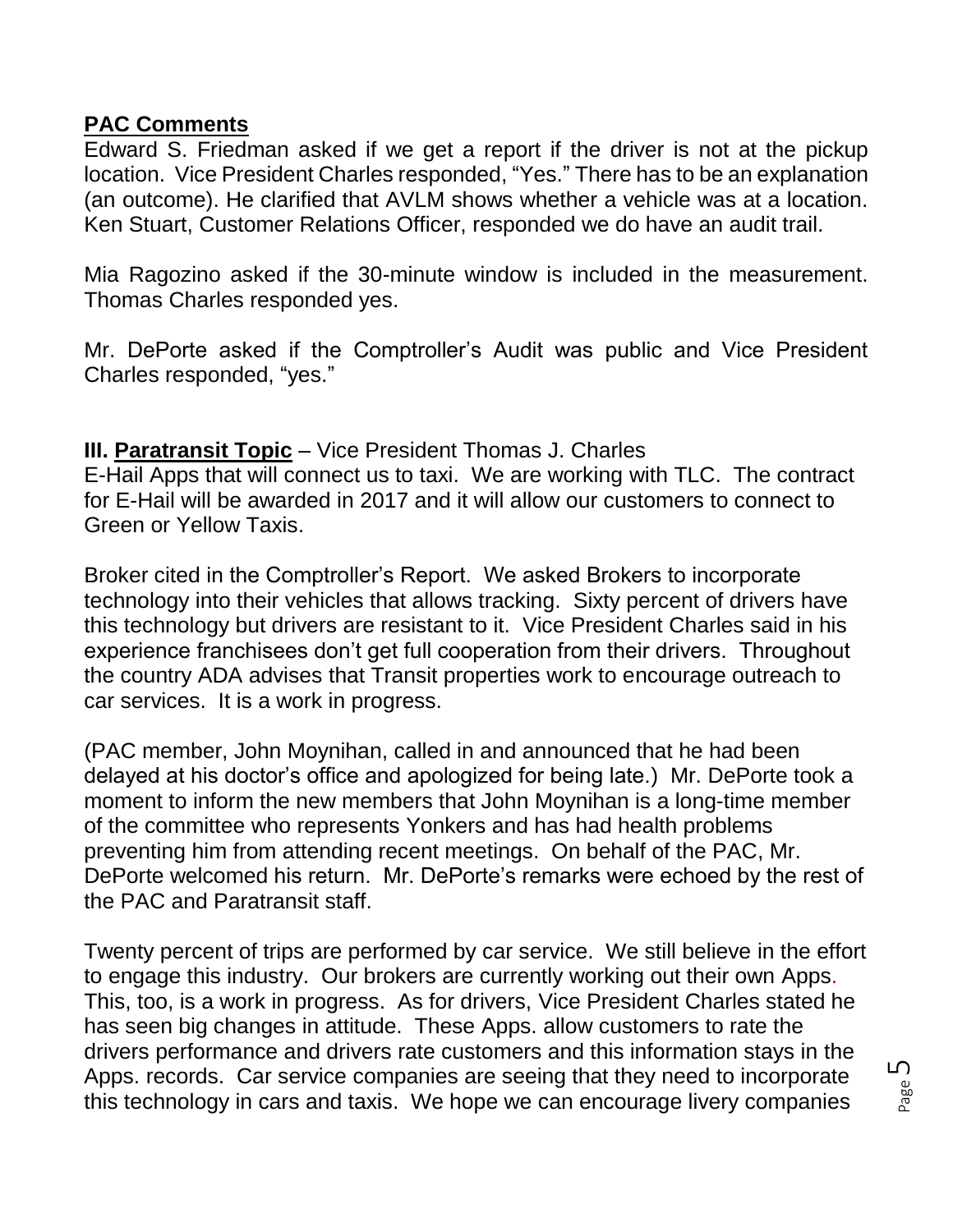to do the same. On Staten Island, livery companies are still not incorporating the new technology. We are looking at how we can improve livery performance. City commuting is increasing with Apps., E-Hail and streaming livery technology and in bringing in technology for blind and low-vision customers. As this competition increases, it will spur car service and livery to adopt the new technology. The Comptroller's office asked us to decrease Broker service. However, we are still committed to it.

Mindy Jacobsen asked if Paratransit is going to be working with taxi drivers and companies. It seems guide dog laws are not followed and it will be difficult for guide dog users to take taxis unless these laws are followed. Individuals who are blind and those who are guide dog users usually get stiffed by taxi drivers. Ms. Jacobsen said she hopes Paratransit can get real improvement for individuals who are blind and those who are guide dogs users. Vice President Charles stated NYC taxis drivers are getting a premium from the TLC for taking blind and those who are guide dog users and the TLC is investing in driver training.

Ellen Rubin asked when you talk about technology are you talking about Smartphones? Vice President Charles responded "yes" but we are working with Apps. at our base. We are working with E-Hail with Yellow and Green taxis and Uber. We will dispatch on behalf of our customers. In the far future, customers will be able to use their phones and bill us. Customers will still have to book through AAR.

Luda Demikhovskaya stated that people don't take taxis every day. Authorizing taxis could be very expensive. Vice President Charles responded we have brought this up. We have to find the right balance – 30% penetration in taxis. Since Transcare closed down late in February 2016, we found that one of our brokers had accessible Green Taxis on E-Hail. They will be dispatched by us and the driver won't know if a customer is from AAR. This is the same model we used with the Prepaid Yellow Taxi Pilot Program.

Tucker B. Salovaara stated that he had a driver tell him that he worked for AAR and that he could be his personal driver.

Mia Ragozino stated that she has reservations about Uber for people with intellectual disabilities. New York City is not moving to make Uber drivers their employees.

Someone stated drivers working for Uber still have to be certified by NYC.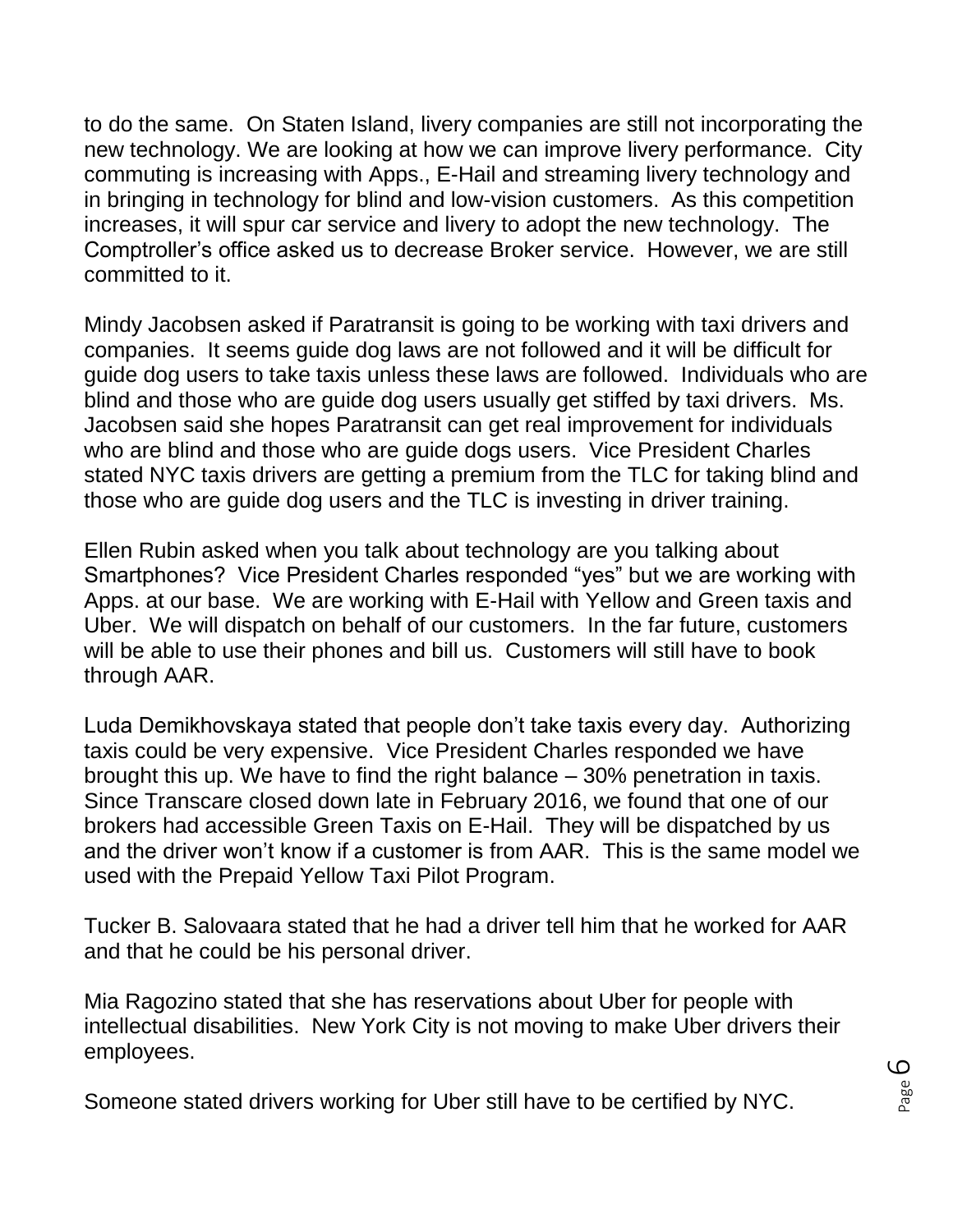Stan Weinblatt stated he was upset by the City Comptroller's negative audit because people believe what they read.

Vice President Charles said his strongest reaction was to the statement that we had a culture of uncaring. Vice President Charles didn't object to the audit being critical of his management but that we didn't care was untrue.

Quemuel Arroyo asked how have we been using 1700 UBER trips? Vice President Charles responded, we have drivers and vehicles from UBER for our testing now. We do this centrally because consumers won't have credit cards or cell phones. This is not a pilot but a proof of concept. UBER is the most responsive to it.

Quemuel Arroyo asked how have we been using 1700 vehicles. We have 65,000 drivers and 1700 vehicles, Lyft and Urber for our testing now. Can we do this centrally because consumers won't have credit cards or cell phones. This is not a pilot but a proof of concept. Uber is the most responsive to it.

Mr. Friedman asked if we had a sense of how many people use borough to borough trips. Vice President Charles said 75,000 taxi trips on an average month; 2,000 Taxi authorizations a day. We don't always get receipts turned in but now we see prepaid as the way to go.

Ms. Jacobsen took a moment to tell Vice President Charles that his latest endeavor to reach out to the taxi, car service and livery service in an effort to expand and improve transportation options for Paratransit customers was just one more initiative in a long string of efforts that he has tried to improve our service from a 2-day reservation period to listening to our needs and trying to meet them.

#### **IV. PAC Topic -** Tejpal Prajapati

AVLM System Slide Presentation

Carrier Dispatchers see vehicles on map on a screen and the vehicles are seen in different colors: Green means the vehicle is running on time Yellow means vehicle is delayed Fuschia/Red means a 30-minute delay Vehicle #

Page  $\overline{\phantom{1}}$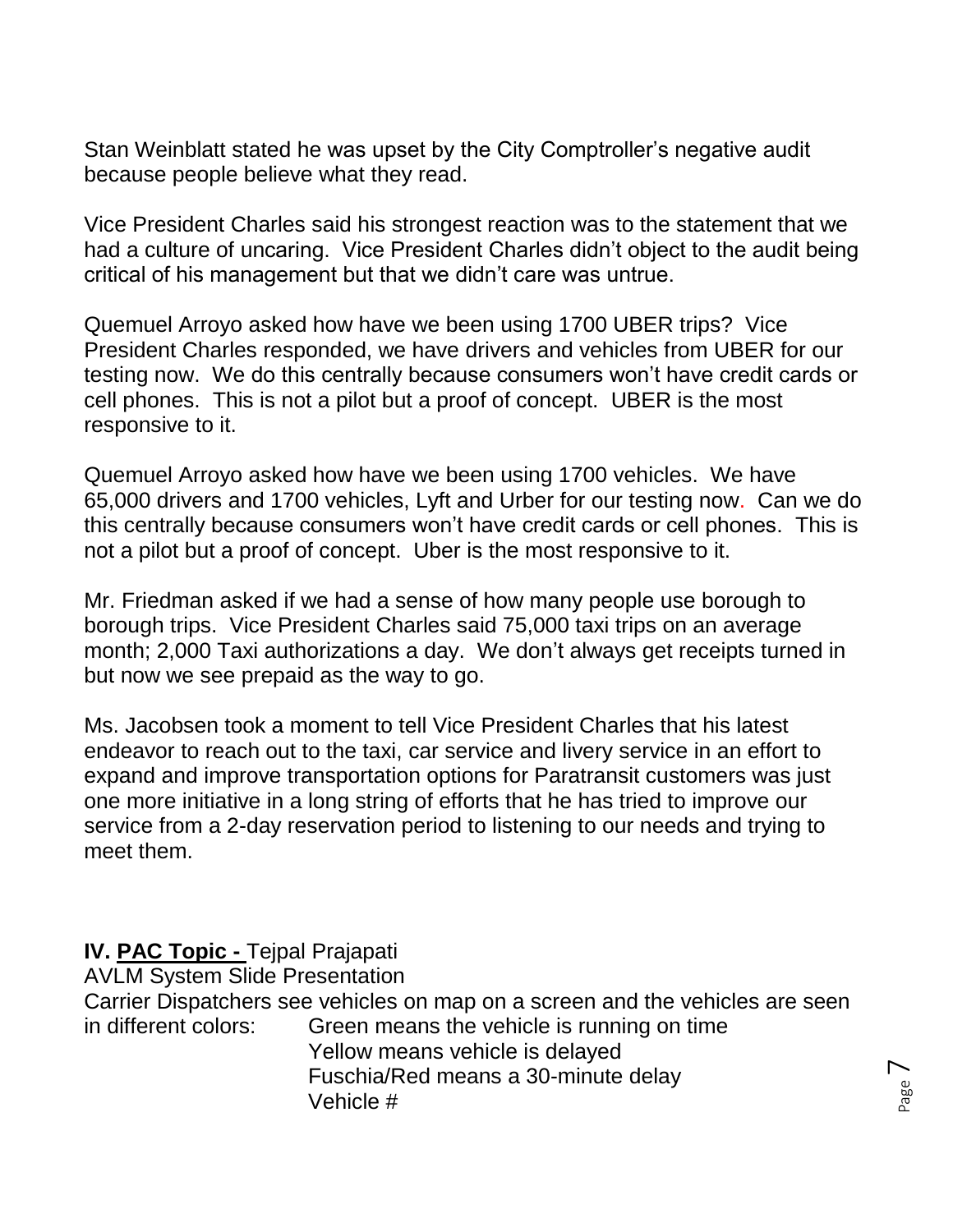Last GPS **Carrier** Manifest/Route Vehicle Type

Vice President Charles explained when dispatchers see Fuchsia/Red, they need to take action. We've brought in carrier dispatchers and they have been trained. They have made 3% improvements. This is a mature system and it needs to be improved. Ninety-seven percent of our vehicles were equipped with rigid tablets. It will be easier for us if tablets standup.

MDT- Driver navigation screen looks for optimal route. Your GPS can take special instructions from you. Our system looks at entire trips on route. Our system considers other trips on system when making changes. We perform 6.3 million trips per year.

Mia colors are read by the computer. Vice President Charles, "Yes."

Mr. Salovaara stated that he can't understand what Mr. Prajapati said. Can customers look at map when they use Manage My Trip? Vice President Charles responded, "No."

Interactive Voice Response (IVR) give notification over customer's phones or computers of a vehicles arrival in approximately 15 minutes.

Mr. Friedman asked how often does the system get updated? An update will increase this to 30 seconds.

Mr. DePorte asked if the flashback function can tell when a vehicle arrived and left? Ken Stuart, Customer Relations Officer, responded, "Yes, we can.

Ms. Demikhovskaya said she had a question and comment. Does central dispatch (Travel Services #5) see their routes? Vice President Charles responded our carriers dispatchers can see their own routes. Travel Services sees all the carriers' routes. Ms. Demikhovskaya said her driver came close to her pickup time due to AVLM. Vice President Charles responded that AVLM takes the best route.